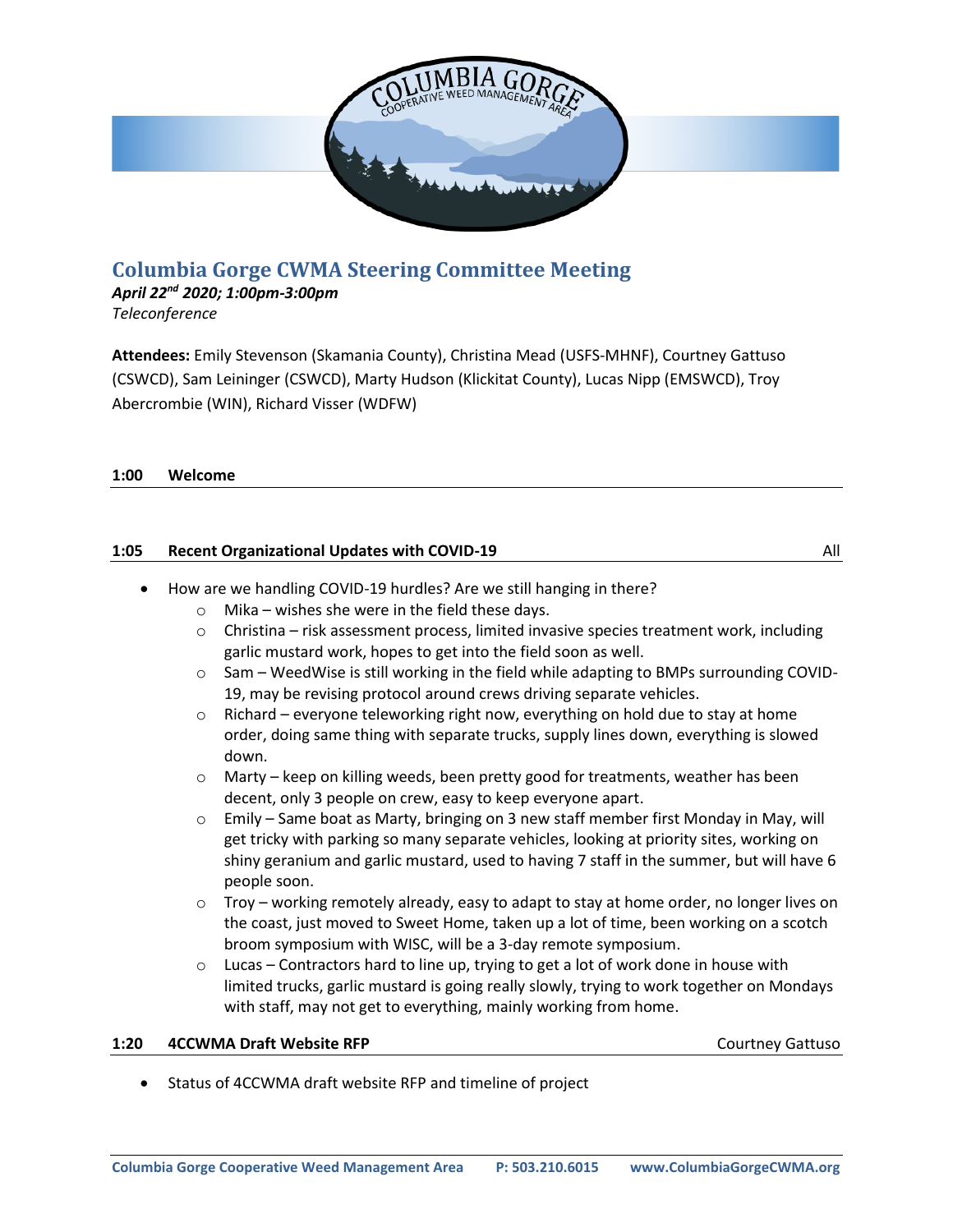- $\circ$  Steering members want to see the cost of the contractor, want to see what Courtney's capacity is with the website on her own.
- $\circ$  Suggestions include having 4CCWMA be the guinea pig and see how the process goes to see if it's something we want to participate in.
- **ACTION:** Courtney will send the final draft RFP to the Steering Committee for their review.

#### **1:40 Future Farm Bill** Emily Stevenson

- Emily will be working on the next Farm Bill proposal; do we want to add in any requests?
	- $\circ$  Emily asks the group for proposals for the next Farm Bill (2021-2022), needs to get it in late July.
	- $\circ$  Having BBKO as a premiere event along ISEP, would maybe need to change language to appeal to APHIS.
	- $\circ$  OISC grantees may get awarded June-July meeting, but lots of uncertainty around the grant, and lots of silence.
	- $\circ$  CSWCD is the fiscal agent for CWMA, but District has overspent this year, may need to wait until July 1 to make any big purchases.
	- $\circ$  Troy asks the group if the CWMA would be interested in passing along a donation to make an educational video on proper cleaning equipment filmed at the SRT, used for various mountain bike trails.
	- $\circ$  Justin might be able to do a reprint of Worst Weeds booklets, Sam will reach out to Justin about reprint.

#### **2:00 CWMA Event Statuses and Status and Status Courtney Gattusour Courtney Gattusour Courtney Gattusour Courtney Gattusour Courtney Gattusour Courtney Gattusour Courtney Gattusour Courtney Gattusour Courtney Gattusour Cou**

- Status of future events—where are we at with BBKO and Field Day?
	- $\circ$  The groups suggests scaling back BBKO and not making another boot brush purchase this year until we hear from OISC about the grant status and know more about trails reopening.
	- $\circ$  With the assumption that we won't have as many volunteers this year with the fear of COVID-19 still circulating.

### **2:15 Resource Library – Brainstorm session** All

- What are some valuable resources to highlight for partners on our website?
- Any additional thoughts on the creation of a "resource library"?
	- o Currently called "Media" section, members are open to changing menu titles for ease of navigation.
	- o Categories would be the starting point, ideas include:
		- BMPs
		- Management profiles
		- Distribution data
		- Reporting weeds
		- Contact lists ODA and CWMA lists
		- Plant ID image library
		- Technical resources herbicide information
		- Story Map
		- Contractor List password protected page on WordPress
			- Maybe include contractors that have OLCB licenses for landowners